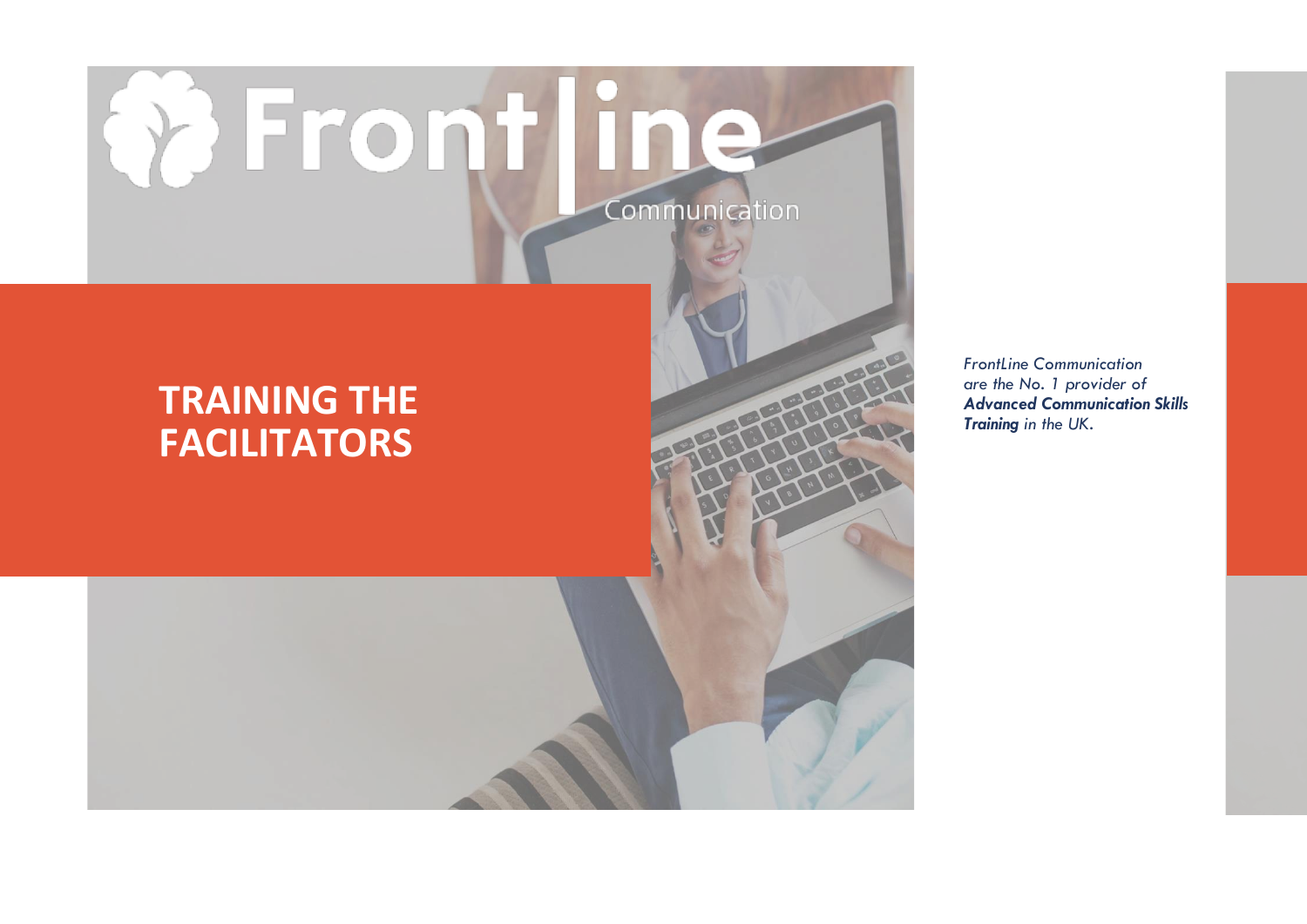# **ABOUT THE TRAINING**

### **3 DAYS ONLINE**

*This three-day training will give you the opportunity to learn and develop your skills in designing and delivering interactive, experiential communication skills training. Both online and F2F.*

*Why training with FrontLine? We are the No. 1 provider of ACST training in the UK. Delivering training to more than 500 HCPs per year*

**This training is suitable for** *all Senior health and social care professionals, managers and educators delivering communication skills training* 

**Pre-requisites** *Attendees will have undertaken a 2 day Advanced Communication Skills Training Workshop in the last 5 years*

*Or a thorough knowledge of the key communication skills and principle*

#### **LEARNING OUTCOMES**

- Know how to create a thinking environment both F2F and online
- Identify and practice key facilitating skills
- Now how to always 'model the model'
- Know how to design interactive and experience learning sessions
- Know how to work with a group and manage group dynamics
- Have facilitators reflection and development tools and models to use
- Know best practice for role-play
- Imbedded learning through practice sessions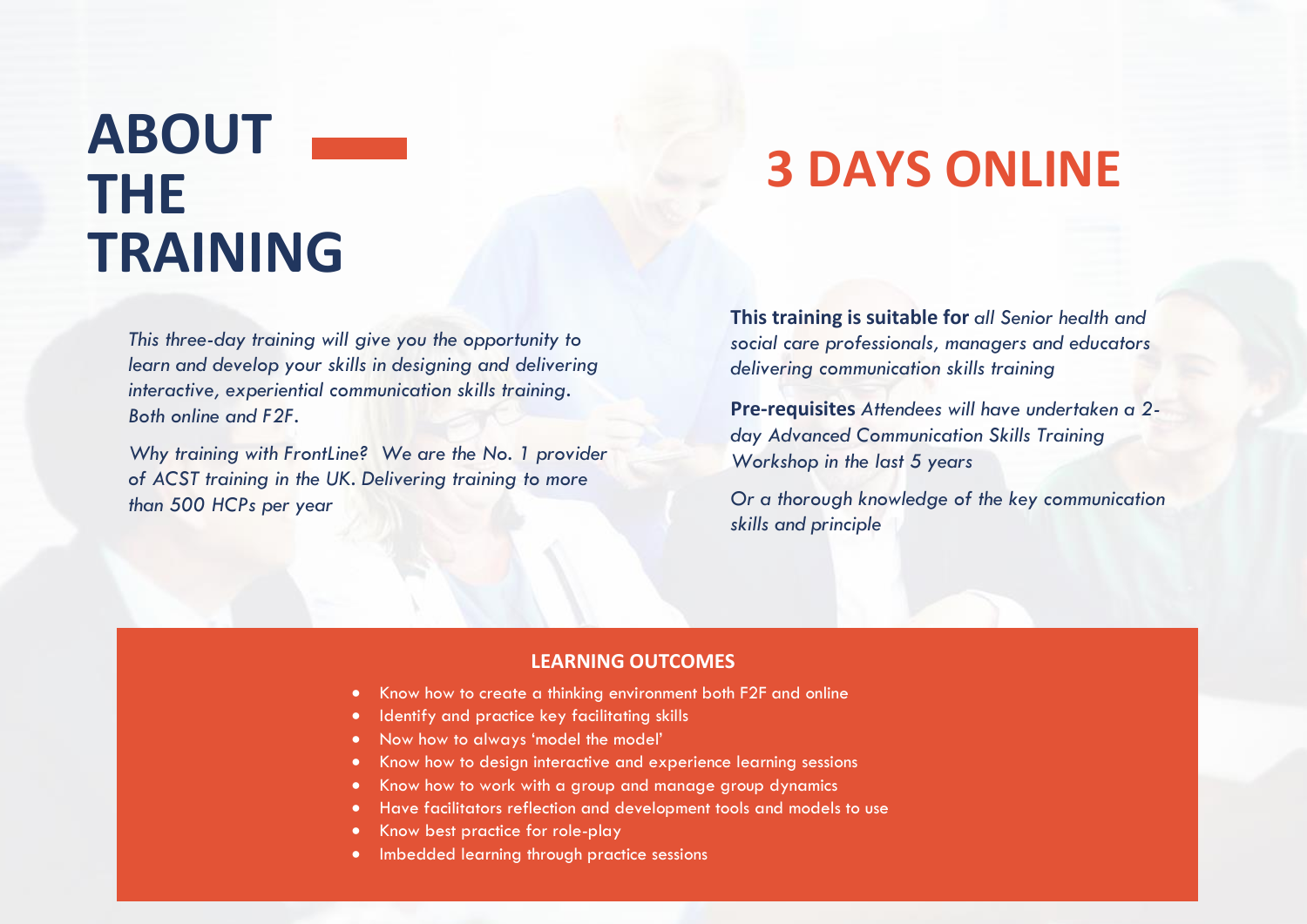#### **E-LEARNING FrontLine ask all participants to complete the ACST e-learning as a learner and review the platform as a facilitator**

# **Day 1**

### **Developing The Facilitator**

- What is a facilitator?
- Creating a thinking environment
- Kolb's learning cycle model
- DDT vs TED
- Using Structure
- Practice session

# **Day 2**

**Designing And Delivering Interactive Learning** 

- What is experiential learning?
- ACST learning models
- Blended learning
- Group dynamics Modeling the model Facilitating online
- Practice sessions

# **Day 3**

**Facilitating Role-Plays**

- The purpose of role-play
- The role of the actor
- Setting up a role-play
- Managing a role-play
- Role-play feedback
- Completing a role-play
- Practice sessions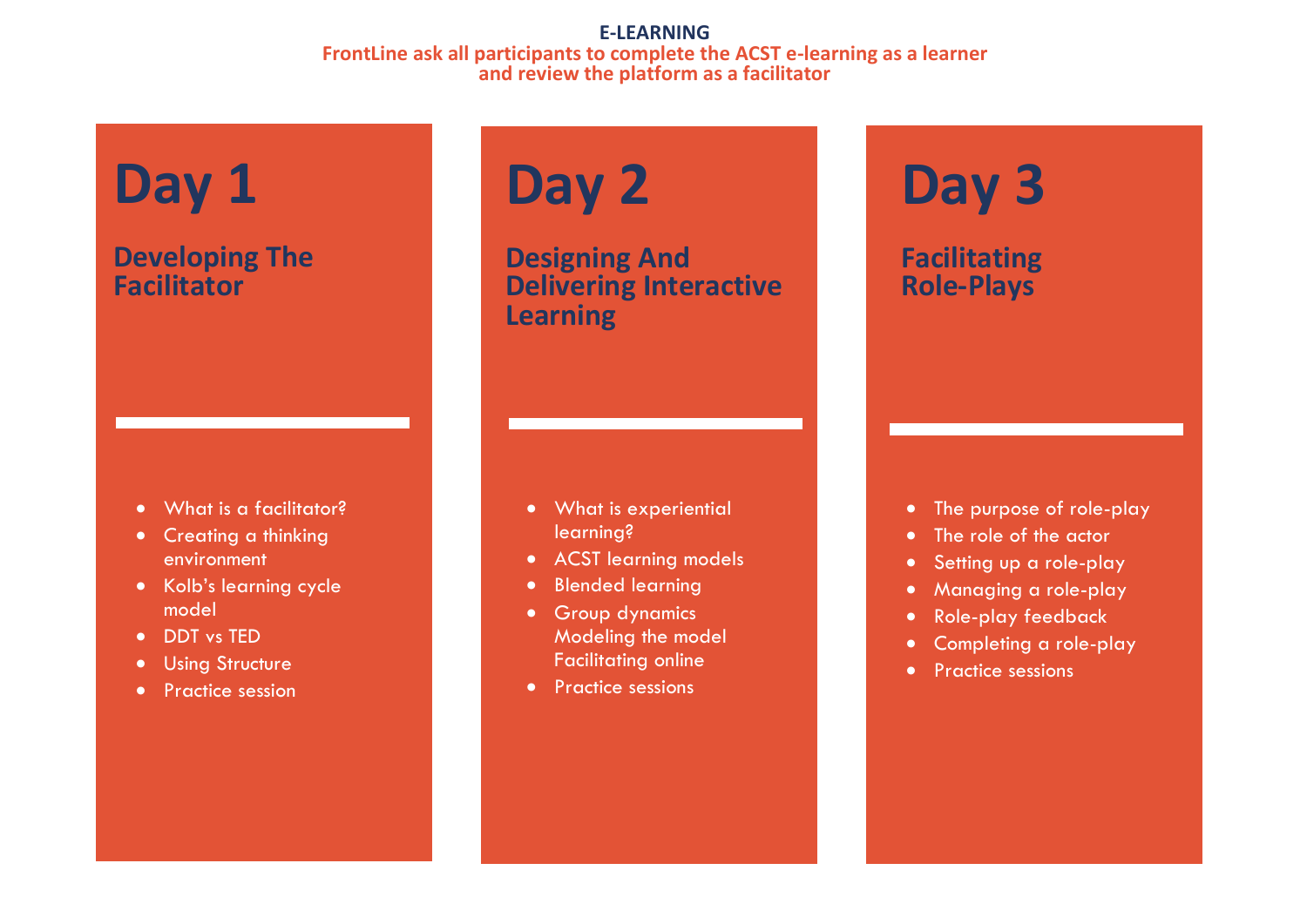### **PRICING & DATES 2022**

### THE FULL 3 DAY PROGRAM £1200 +Vat per delegate

### ATTEND ANY DAY AS STAND ALONE TRAINING DAY

£450 + Vat per delegate

*Day 1 Day 2 Day 3* *Course 1 1st February 2nd February 9th February* *Course 2 9th May 10th May 17th May*

*Course 3 th October th October th October*

### **DOES THIS TRAINING ACCREDIT YOU TO DELIVER ACST?**

Your Trust/ Organization will have to decide to what level you need to be trained as facilitators to be accredited to deliver ACST

We recommend that all facilitators are given their own personalised training plan to becoming ACST accredited, as everyone needs to be supported differently.

#### **FLC BEST PRACTICE FOR ACST ACCREDITATION**

#### **We require all our ACST facilitators to:**

- Shadow other facilitators before attending TTF
- completed all three TTF workshop days at level 1
- commit to FLC 12-month facilitator development program
- Deliver a minimum of 4 ACST courses per year
- Commit to completing level 2 TTF within three years

#### **FLC FACILITATOR DEVELOPMENT PROGRAM**

Continuous rolling support is offered to facilitators after the course. 2-hour UPSKILL workshops are offered every month. Facilitators can learn new models or gain a deeper understanding of the models used in ACST. Continually develop the skills of facilitating